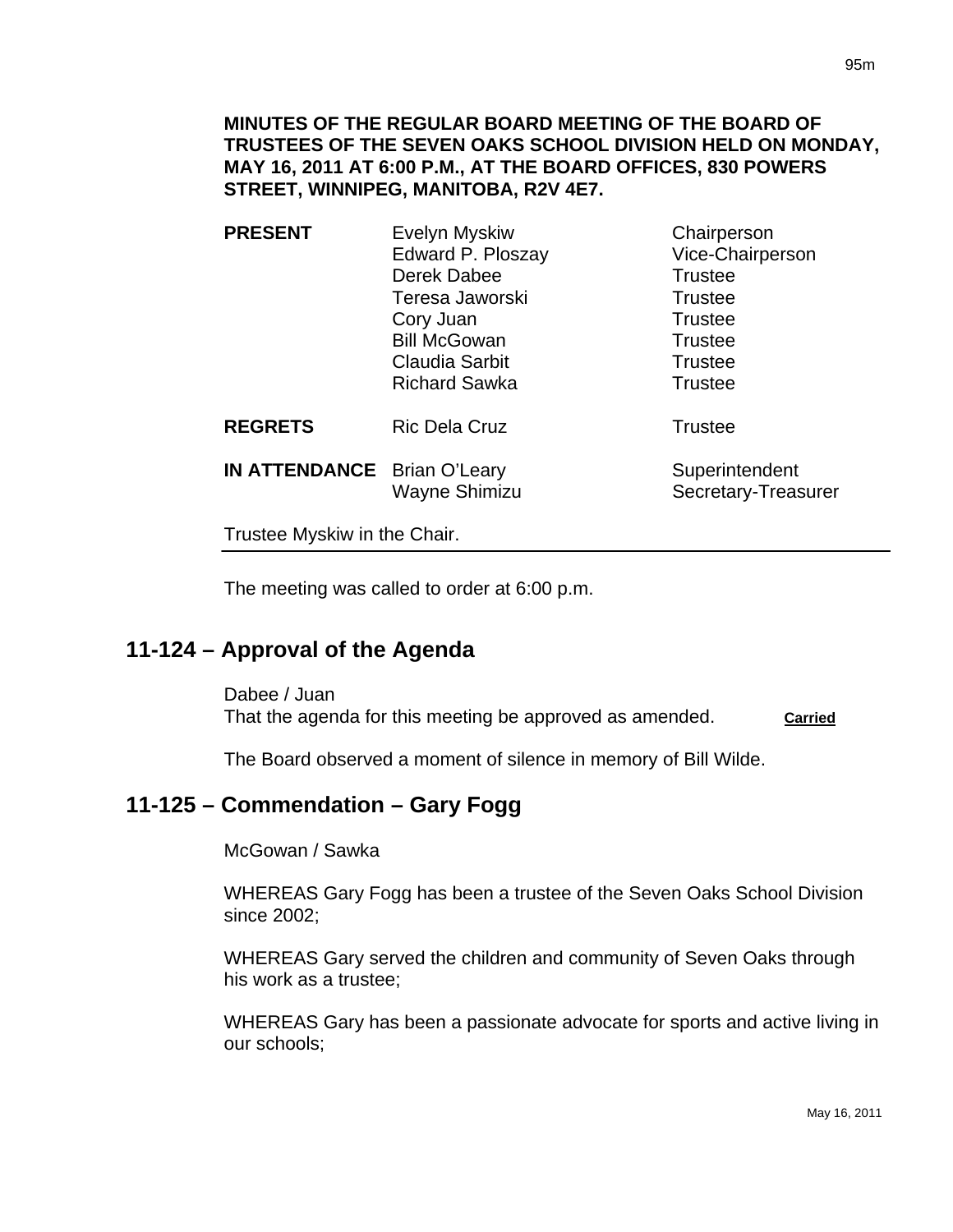THEREFORE be it resolved that we thank Gary for his contribution and wish him well in all his future endeavours. **Carried**

# **11-126 – Commendation – Dennis Ruggles**

#### Sarbit / Juan

WHEREAS Dennis Ruggles has been a trustee of the Seven Oaks School Division since 2006;

WHEREAS Dennis Ruggles served the children and community of Seven Oaks through his work on Policy, Negotiations and Educational Leave Committees;

WHEREAS Dennis has been a passionate advocate for fairness and equity and the welfare of children;

THEREFORE be it resolved that we thank Dennis for his contribution and wish him well in all his future endeavours. **Carried**

## **11-127 – Moved to Committee of the Whole at 6:10 p.m.**

Dabee / Sawka That the Board move into Committee of the Whole at 6:10 p.m. **Carried**

Trustee Ploszay in the Chair.

### **SUPERINTENDENTS' PERSONNEL REPORT**

## **11-128 – Superintendents' Personnel Report**

Jaworski /McGowan That the Superintendents' Personnel Report be ratified. **Carried**

## ADMINISTRATIVE APPOINTMENTS

Appointed the following to full-time (1.00) administrative positions effective September 6, 2011:

Emanuel Calisto, Vice-Principal (teaching), École Belmont School Sherri Denysuik, Vice-Principal, Edmund Partridge Community School Bobbi-Lynn Haegeman, Vice-Principal, Elwick Community School Adam Hildebrandt, Vice-Principal, Maples Collegiate Peter Krahn, Vice-Principal, Garden City Collegiate Anna Mangano, Vice-Principal, A. E. Wright Community School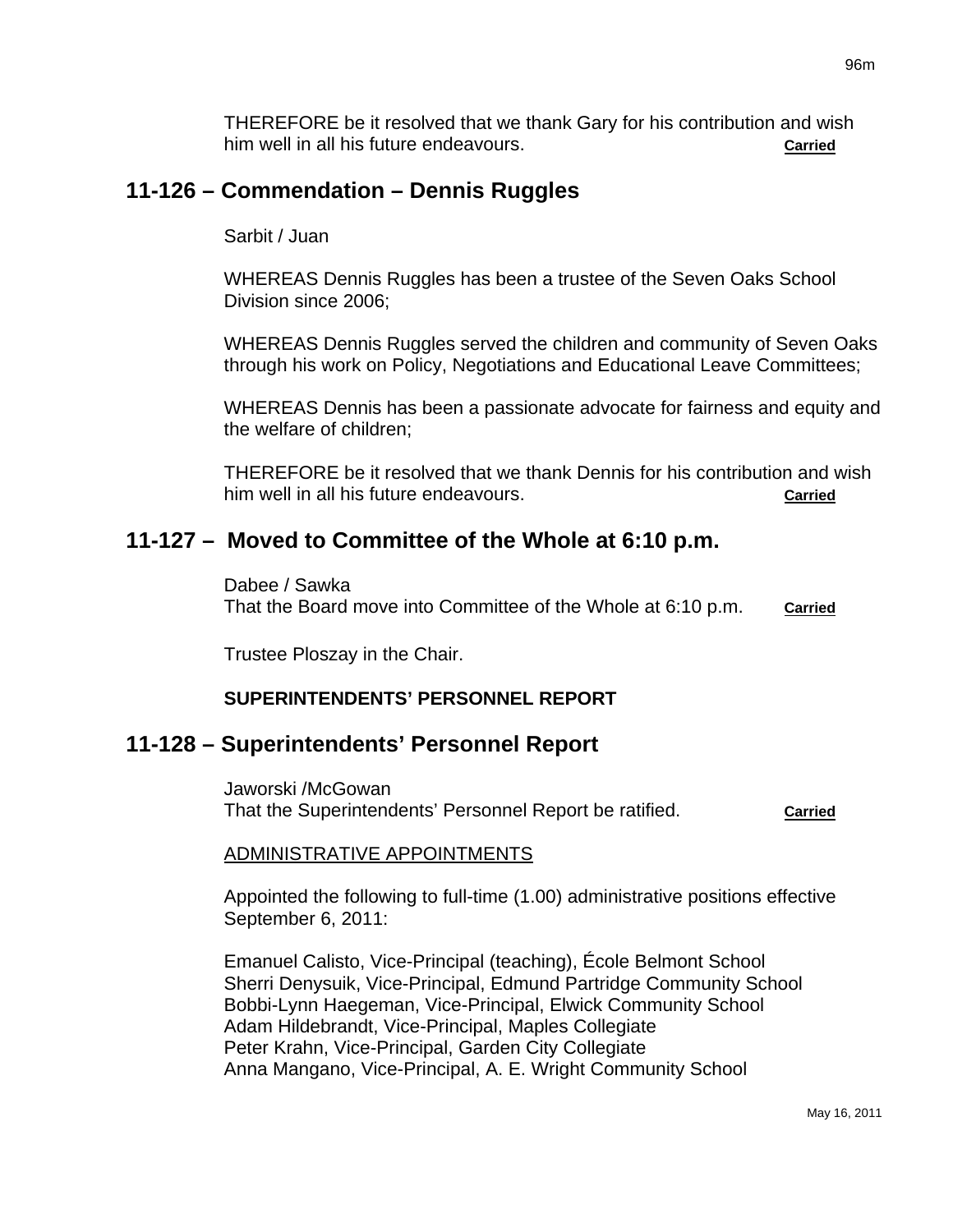### **SUPERINTENDENTS' PERSONNEL REPORT**

Fatumah Mbabaali, Vice-Principal (teaching), Margaret Park School Heather Marks, Vice-Principal, École Leila North Community School Manoj Nowrang, Vice-Principal, Maples Collegiate

### TEACHER APPOINTMENTS

Appointed the following to Teacher-General (Permanent) contracts effective September 5, 2011:

| Jayme Davey (1.00) | Anita Perrett (.50)        |
|--------------------|----------------------------|
| Jenny Kemp (1.00)  | Jessica Robinson (1.00)    |
| Julia Krahn (1.00) | Kristen Van de Laar (1.00) |

Appointed the following to Limited Teacher-General (Term) contracts effective September 5, 2011 to June 29, 2012:

| Michelle Dombek, full-time (1.00) | Crystal Hanson, full-time (1.00)   |
|-----------------------------------|------------------------------------|
| Catherine Flynn, full-time (1.00) | Sean McGillivray, full-time (1.00) |
| Graham Forsyth, full-time (1.00)  | Heather Valdez, full-time (1.00)   |
| Jennifer Hall, full-time (1.00)   | Trisha Volk, full-time (1.00)      |

Appointed the following to Limited Teacher-General (Term) contracts:

Jeannine Beattie, full-time (1.00), effective September 6, 2011 to May 6, 2012 Saul Henteleff, full-time (1.00), effective May 11, 2011 to June 30, 2011 Tabitha Noordman, full-time (1.00), effective September 6, 2011 (indefinite)

## TEACHER MATERNITY AND PARENTAL LEAVE

Granted maternity and parental leave to Crystal Cousins effective May 10, 2011 to June 29, 2012.

## STUDENT PARENT SUPPORT WORKER APPOINTMENT

Appointed Alexandra Myers to a full-time (1.00) Student Parent Support Worker position effective May 16, 2011.

Superintendents' Report

- Neighborhood Immigrant Settlement Workers Job Description.
- **Board Retreat Update.**